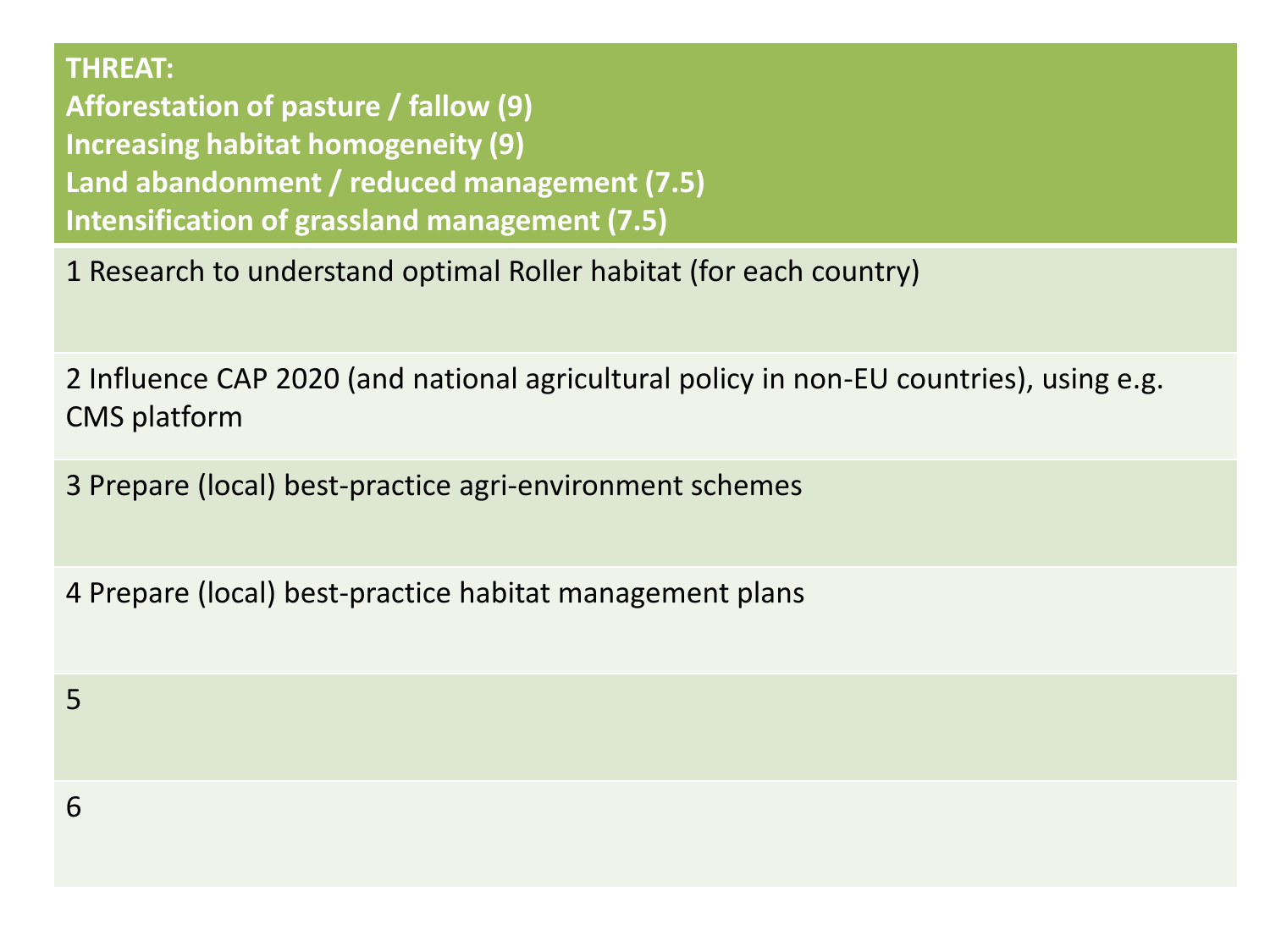#### **THREAT: Decreased food availability (9)**

1 Use supplementary feeding during spells of bad weather

2 Test effectiveness of 'substrate' supplementation (manure, sawdust, wood piles, grazing livestock)

3 Provide piles of dead wood and sawdust in (forest) Roller territories

4 Encourage foresters to leave deadwood standing

5 Leave some clear-cuts near Roller territories unplanted to naturally regenerate (to maintain open areas for foraging)

6 In protected forests, encourage maintenance of open areas near Roller territories, through controlled burning or cutting

7 Supply perches in open areas to provide increased foraging opportunities

8 Mow strips in grassland to promote vegetation mosaic and increase prey accesibility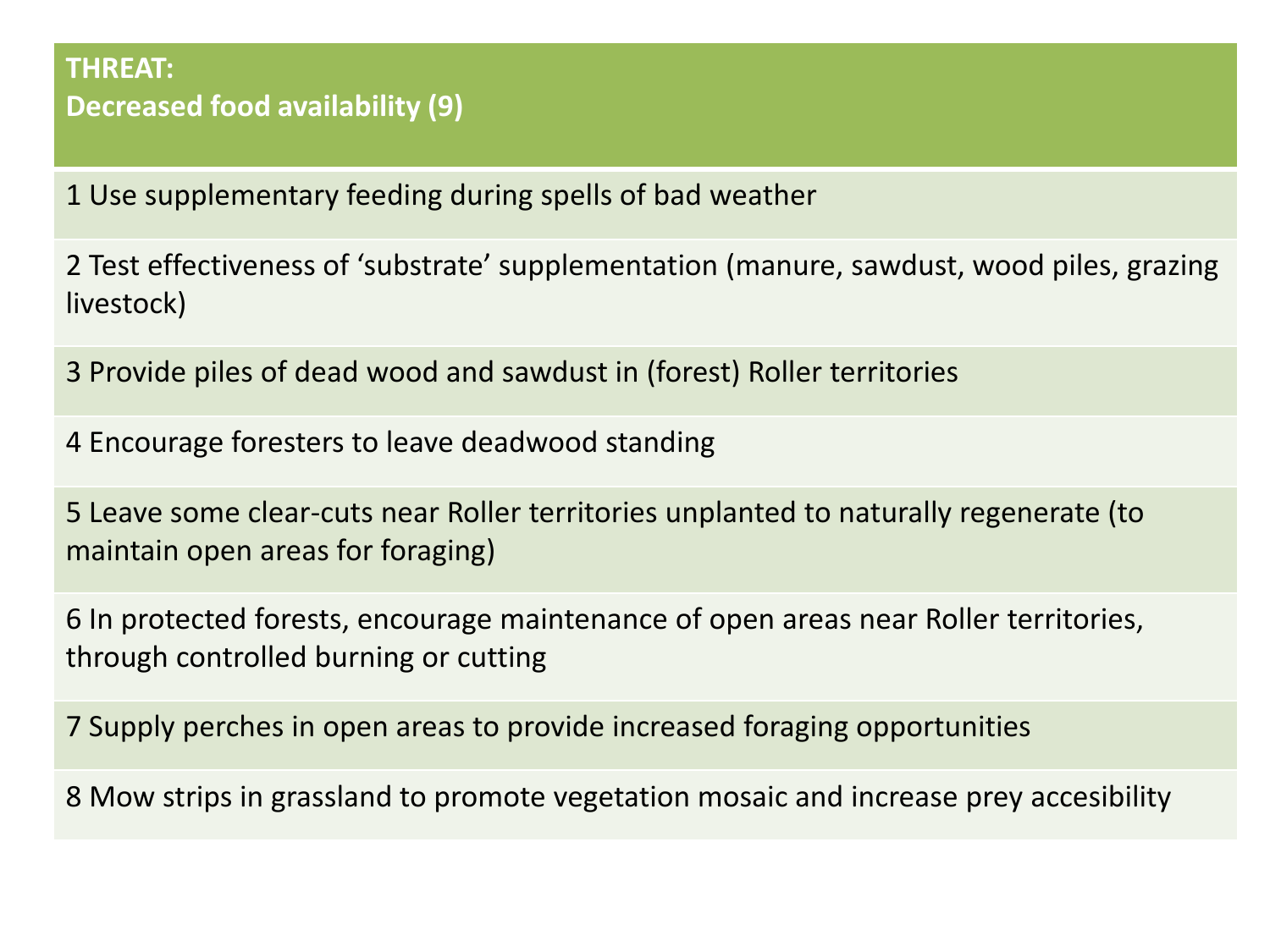### **THREAT: Climatic condition (9)**

1 Use supplementary feeding during spells of bad weather

2 Consider nest-box design with better thermal insulation

3 Test insulative properties of natural tree cavities, and consider maintaining / creating them

| $\overline{4}$ |  |  |  |
|----------------|--|--|--|
| 5              |  |  |  |
| 6              |  |  |  |
| 7              |  |  |  |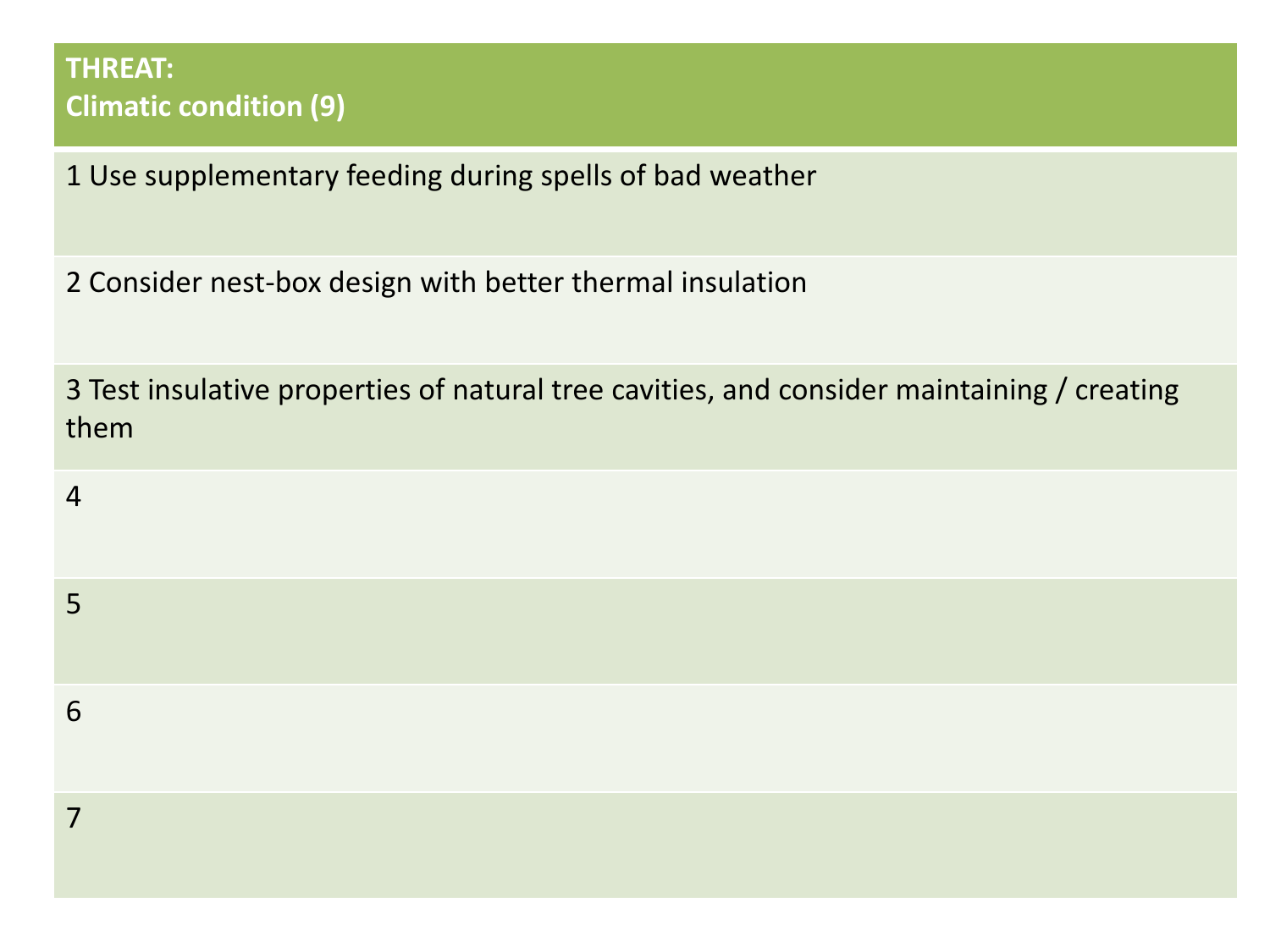**THREAT: Logging of used / suitable trees (8) Intensification of forest management leading to loss of old trees (8)**

1 Mark nest trees with paint so they can be identified by foresters

2 Influence forest management plans to leave nest trees un-felled

3 Raise awareness among foresters / farmers / public

4 Ensure forest management plans are correctly implemented

5 Introduce compensation scheme for owners of private forests to promote protection of nest trees (as part of EU forestry subsidies?)

6

7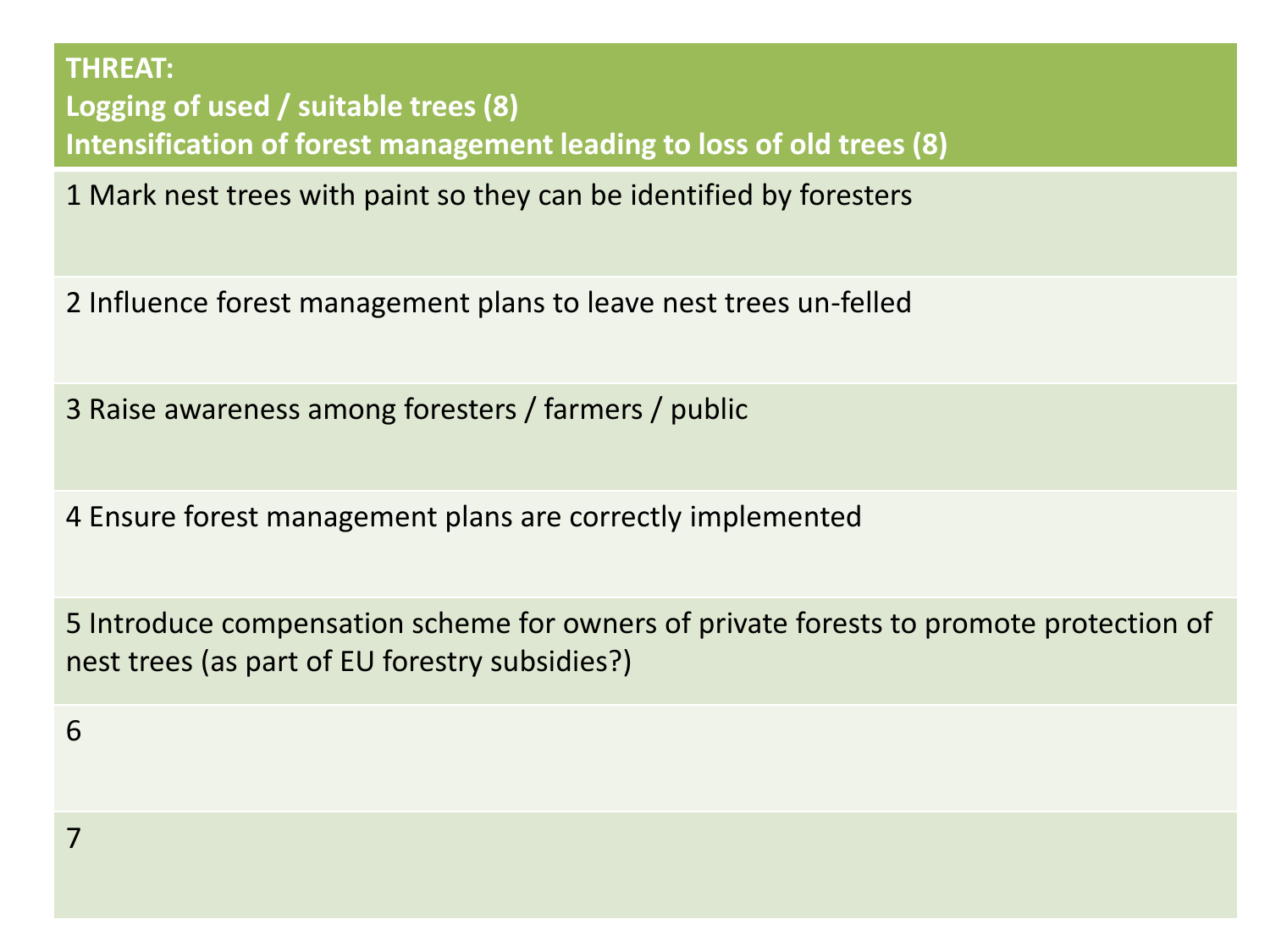### **THREAT: Natural predation (8)**

1 Produce best-practice guide for predator-safe nest-boxes (e.g. Austrian metal plate design, correct hole size, plastic around tree trunk)

2 Test best-practices for predator-safe nest-boxes

3 Promote knowledge exchange across all levels, for example by considering workshops / meetings as part of any major project

| $\overline{4}$ |  |  |  |
|----------------|--|--|--|
| 5              |  |  |  |
| 6              |  |  |  |
| 7              |  |  |  |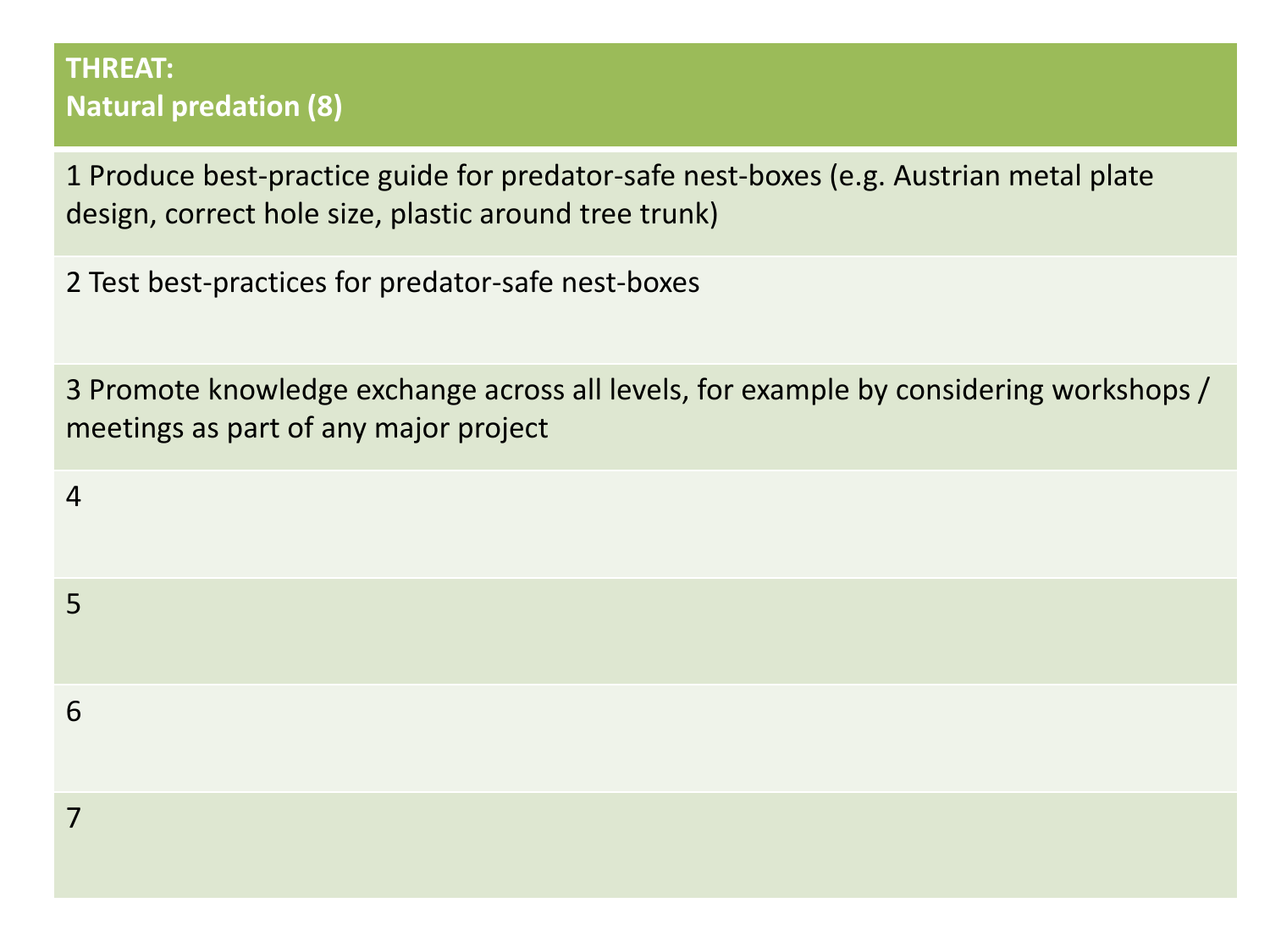# **THREAT: \*Mortality during migration / over winter (8)**

| $\mathbf{1}$   |  |  |  |
|----------------|--|--|--|
| $\overline{2}$ |  |  |  |
| 3              |  |  |  |
| $\overline{4}$ |  |  |  |
| 5              |  |  |  |
| $\sqrt{6}$     |  |  |  |
| $\overline{7}$ |  |  |  |